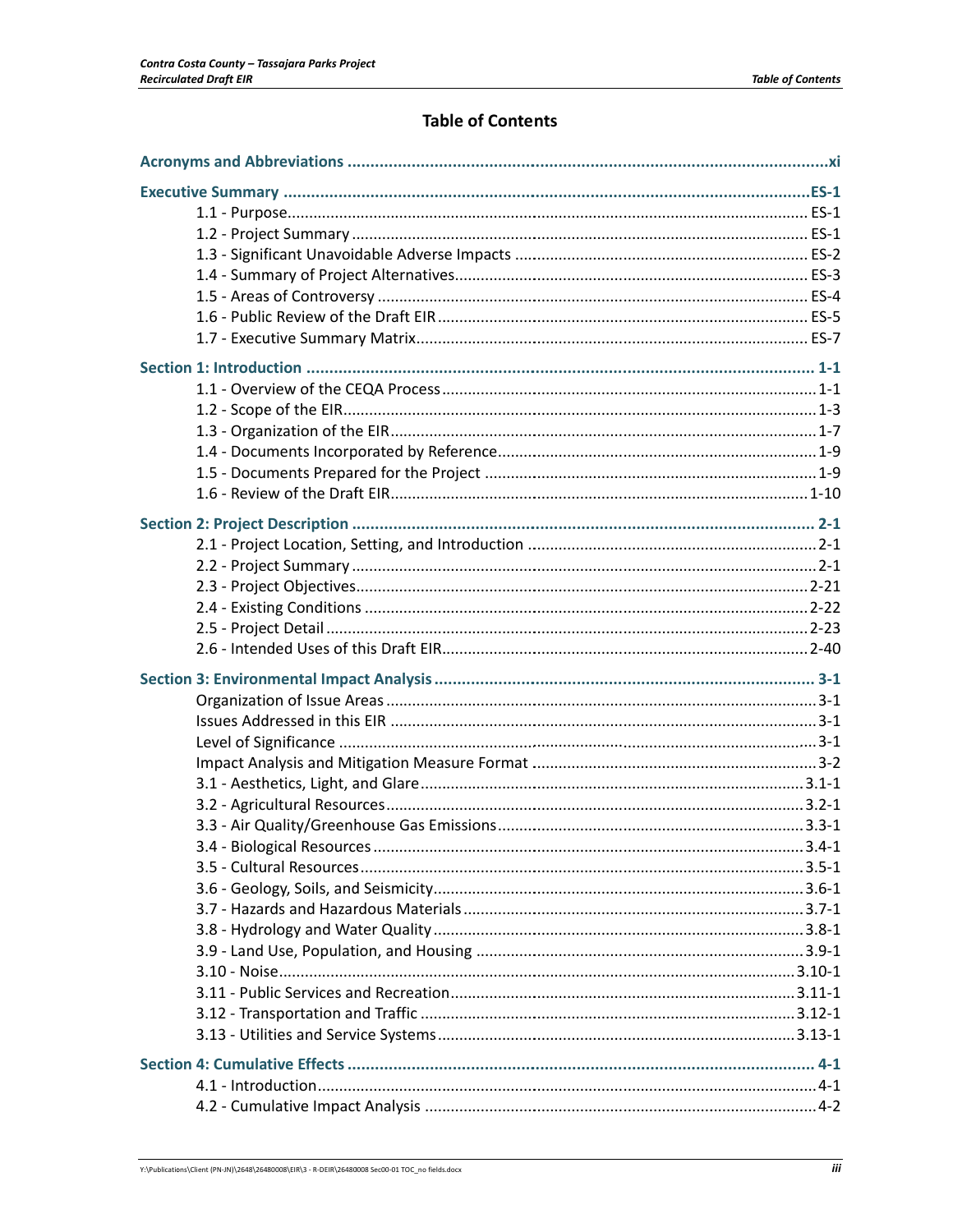#### **Appendices**

#### **Appendix A: Notice of Preparation and Responses**

- A.1 ‐ Notice of Preparation
- A.2 ‐ Revised Notice of Preparation
- A.3 ‐ Responses
- A.4 ‐ Draft EIR Comments

#### **Appendix B: Air Quality and Greenhouse Gas Supporting Information**

- B.1 ‐ AQ GHG Model Assumptions
- B.2 ‐ CalEEMod Results
- B.3 ‐ Roadway Screening Calculator
- B.4 ‐ Health Risk Assessment Construction Screening Results

#### **Appendix C: Biological Resource Evaluation Peer Review**

- C.1 ‐ Biological Resources Analysis
- C.2 ‐ Peer Review
- C.3 ‐ Arborist Report
- C.4 ‐ Additional Referenced Reports

#### **Appendix D: Cultural Resources Supporting Information**

- D.1 ‐ NAHC Letters
- D.2 ‐ Site Photographs
- D.3 ‐ Paleontological Record Search

#### **Appendix E: Geotechnical Supporting Information**

- E.1 ‐ Preliminary Geotechnical Report
- E.2 ‐ Geotechnical Exploration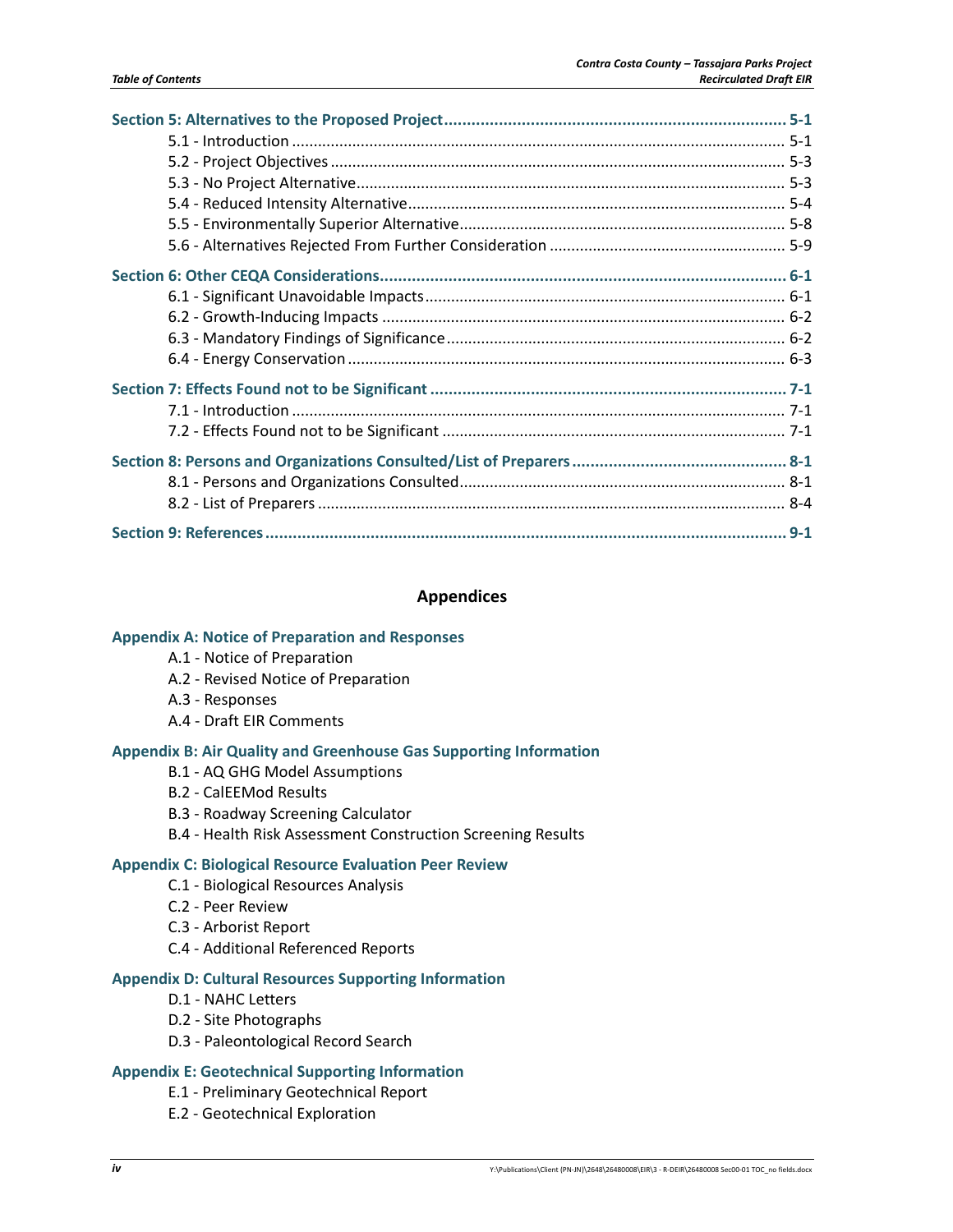#### **Appendix F: Phase I Environmental Site Assessments**

- F.1 ‐ Phase I Environmental Site Assessment, ENGEO, 2015
- F.2 ‐ Phase I Environmental Site Assessment, ENGEO, 2009

### **Appendix G: Hydrologic Supporting Information**

- G.1 ‐ Preliminary Stormwater Management Plan
- G.2 ‐ Hydrologic Modeling of Stormwater Infrastructure

#### **Appendix H: Noise Modeling Data**

- H.1 ‐ Noise Monitoring Data
- H.2 ‐ Federal Highway Administration Traffic Noise Model Data
- H.3 ‐ Roadway Construction Noise Model Data
- **Appendix I: Traffic Impact Study**
- **Appendix J: Water Supply Evaluation**
- **Appendix K: Public Services Responses**

**Appendix L: The Proposed Tassajara Valley Agricultural Enhancement Area**

**Appendix M: Potential Future Fire District Parcel Agreements**

### **List of Tables**

| Table 3.3-3: 2005 Unincorporated County Baseline by Sector (excluding Stationary             |
|----------------------------------------------------------------------------------------------|
|                                                                                              |
|                                                                                              |
|                                                                                              |
| Table 3.3-7: 2017 Construction Criteria Air Pollutants Emissions (Average Daily Rate)3.3-49  |
| Table 3.3-8: 2018 Construction Criteria Air Pollutants Emissions (Average Daily Rate) 3.3-50 |
| Table 3.3-9: 2019 Construction Criteria Air Pollutants Emissions (Average Daily Rate) 3.3-50 |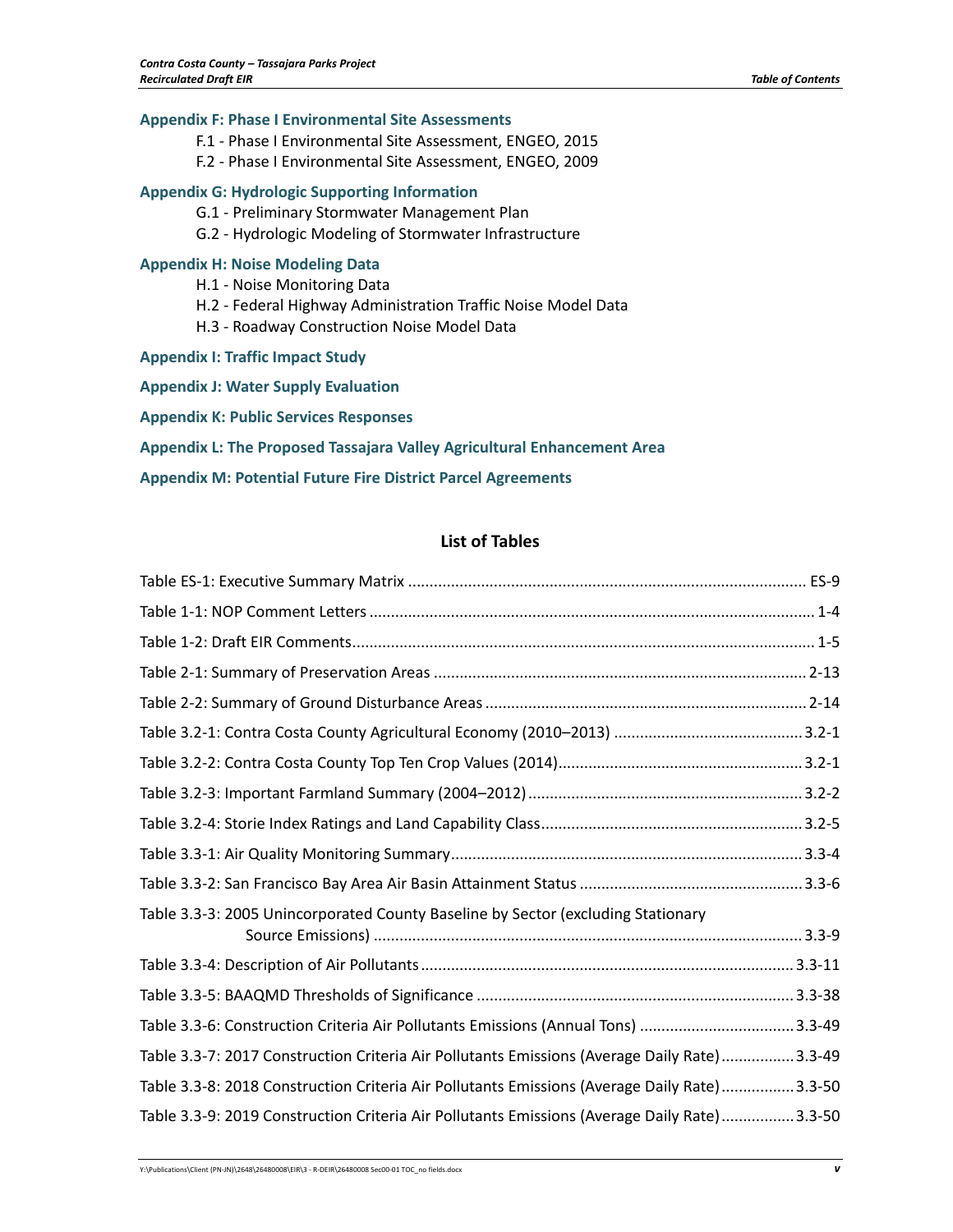| Table 3.3-10: 2020 Construction Criteria Air Pollutants Emissions (Average Daily Rate)  3.3-51 |
|------------------------------------------------------------------------------------------------|
| Table 3.3-11: Mitigated Annual Construction Criteria Air Pollutants Emissions  3.3-51          |
| Table 3.3-12: 2017 Mitigated Construction Criteria Air Pollutants Emissions (Average           |
| Table 3.3-13: 2018 Mitigated Construction Criteria Air Pollutants Emissions (Average           |
| Table 3.3-14: 2019 Mitigated Construction Criteria Air Pollutants Emissions (Average           |
| Table 3.3-15: 2020 Mitigated Construction Criteria Air Pollutants Emissions (Average           |
| Table 3.3-16: Annual Operational Emissions-Phase 1 (100 homes) (2018) 3.3-54                   |
|                                                                                                |
|                                                                                                |
| Table 3.3-19: Annual Operational Emissions-Buildout (125 homes) (2020) 3.3-56                  |
|                                                                                                |
|                                                                                                |
| Table 3.3-22: Construction Health Risk Assessment Summary for the NW Receptor                  |
| Table 3.3-23: Construction Health Risk Assessment Summary for the NW Receptor                  |
|                                                                                                |
|                                                                                                |
|                                                                                                |
|                                                                                                |
|                                                                                                |
|                                                                                                |
|                                                                                                |
|                                                                                                |
| Table 3.4-1: Additional Special-Status Plant Species with Potential to Occur within the        |
| Table 3.4-2: General Plan Biological Resource Goal and Policy Consistency  3.4-78              |
| Table 3.5-1: Known Cultural Resources Located within a 0.5-mile Radius of Southern Site  3.5-9 |
| Table 3.5-2: Known Cultural Resources Located within a 0.5-Mile Radius of the Northern         |
| Table 3.5-3: Cultural Resources Reports Conducted within 0.5 Mile of the Southern Site  3.5-9  |
| Table 3.5-4: Cultural Resources Reports Conducted within 0.5-Mile of the Northern Site  3.5-10 |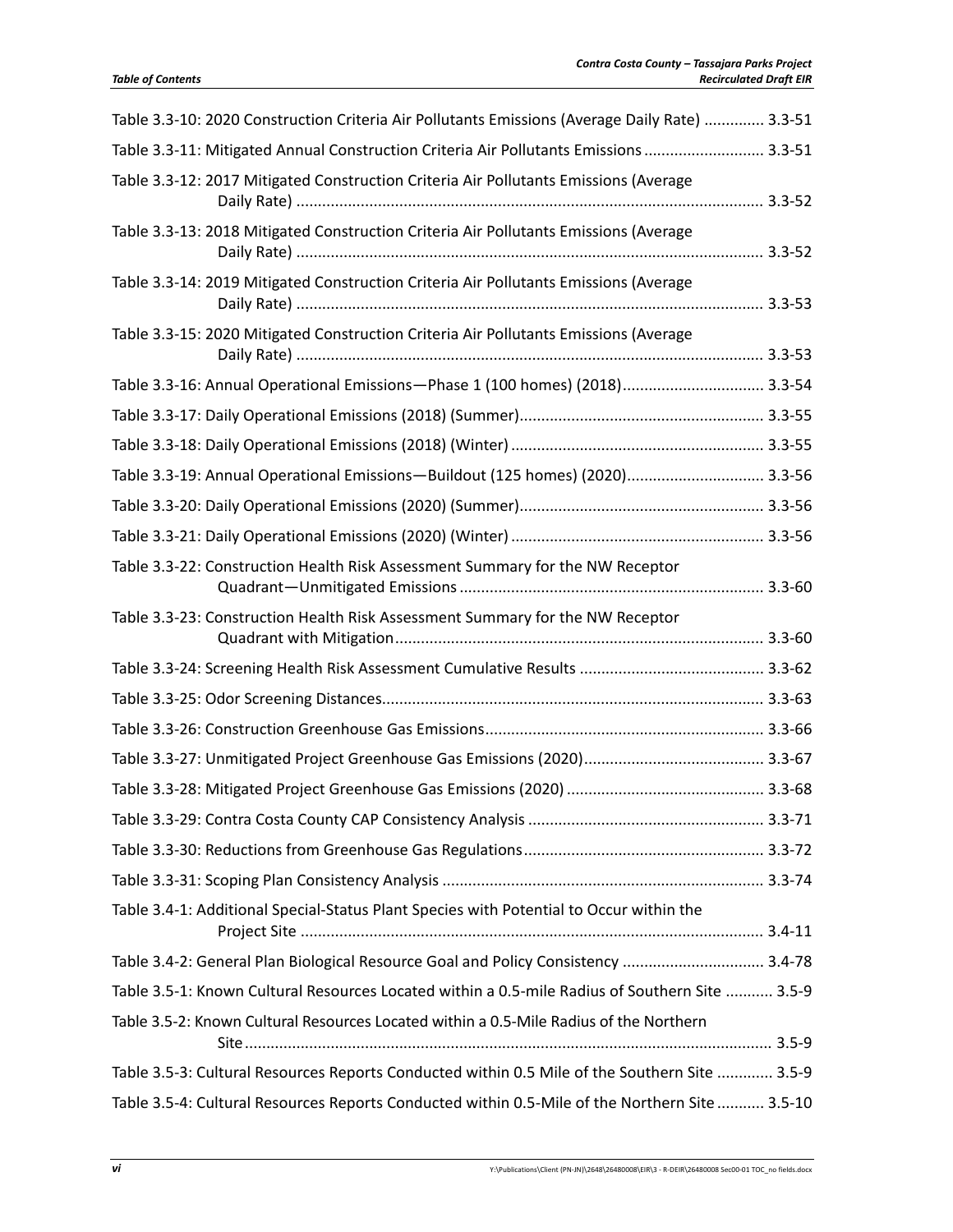| Table 3.9-1: Surrounding Land Use and Zoning Designations-Northern Site 3.9-2                |  |
|----------------------------------------------------------------------------------------------|--|
| Table 3.9-2: Surrounding Land Use and Zoning Designations-Southern Site 3.9-3                |  |
| Table 3.9-3: Population, Housing, and Employment Characteristics of Unincorporated           |  |
| Table 3.9-4: Contra Costa County Unincorporated Historic Population Growth  3.9-9            |  |
|                                                                                              |  |
|                                                                                              |  |
|                                                                                              |  |
|                                                                                              |  |
| Table 3.10-2: Typical Construction Equipment Maximum Noise Levels, L <sub>max</sub> 3.10-3   |  |
|                                                                                              |  |
|                                                                                              |  |
| Table 3.10-5: Summary of EPA Recommended Noise Levels to Protect Public Welfare 3.10-10      |  |
| Table 3.10-6: Federal Transit Administration Construction Vibration Impact Criteria  3.10-11 |  |
|                                                                                              |  |
|                                                                                              |  |
|                                                                                              |  |
|                                                                                              |  |
|                                                                                              |  |
|                                                                                              |  |
|                                                                                              |  |
|                                                                                              |  |
|                                                                                              |  |
|                                                                                              |  |
|                                                                                              |  |
|                                                                                              |  |
|                                                                                              |  |
|                                                                                              |  |
|                                                                                              |  |
| Table 3.12-7: Existing Plus Project Conditions Intersection Delay and LOS3.12-35             |  |
|                                                                                              |  |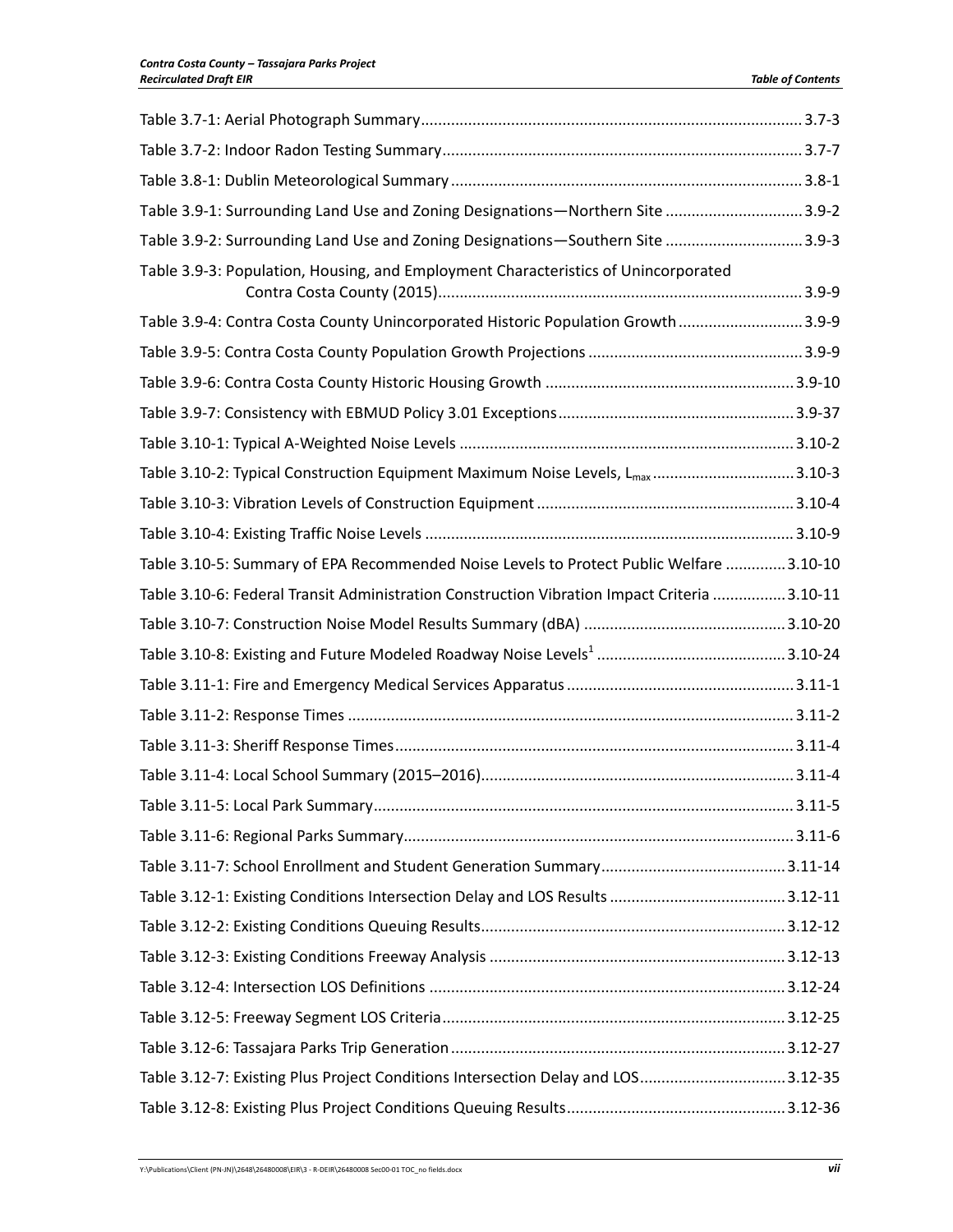| Table 3.12-10: Near-Term Plus Project Conditions Intersection Delay and LOS  3.12-45        |  |
|---------------------------------------------------------------------------------------------|--|
|                                                                                             |  |
|                                                                                             |  |
| Table 3.12-13: Cumulative (2035) Plus Project Conditions Intersection Delay and LOS 3.12-59 |  |
| Table 3.12-14: Cumulative (2035) Plus Project Conditions Queuing Results 3.12-67            |  |
| Table 3.12-15: Cumulative (2035) Plus Project Conditions Freeway Analysis 3.12-68           |  |
|                                                                                             |  |
|                                                                                             |  |
|                                                                                             |  |
|                                                                                             |  |
|                                                                                             |  |
| Table 3.13-5: Proposed Project Water Demands under Dry-Year Conditions 3.13-26              |  |
|                                                                                             |  |
| Table 3.13-7: Assessment of Sufficiency of Off-site Water Conservation (Option 2) 3.13-30   |  |
|                                                                                             |  |
|                                                                                             |  |
|                                                                                             |  |
|                                                                                             |  |
|                                                                                             |  |
|                                                                                             |  |
|                                                                                             |  |
|                                                                                             |  |

## **List of Exhibits**

| Exhibit 2-5: Development, Preservation, and Potential Future Fire District Parcel  2-17 |  |
|-----------------------------------------------------------------------------------------|--|
|                                                                                         |  |
|                                                                                         |  |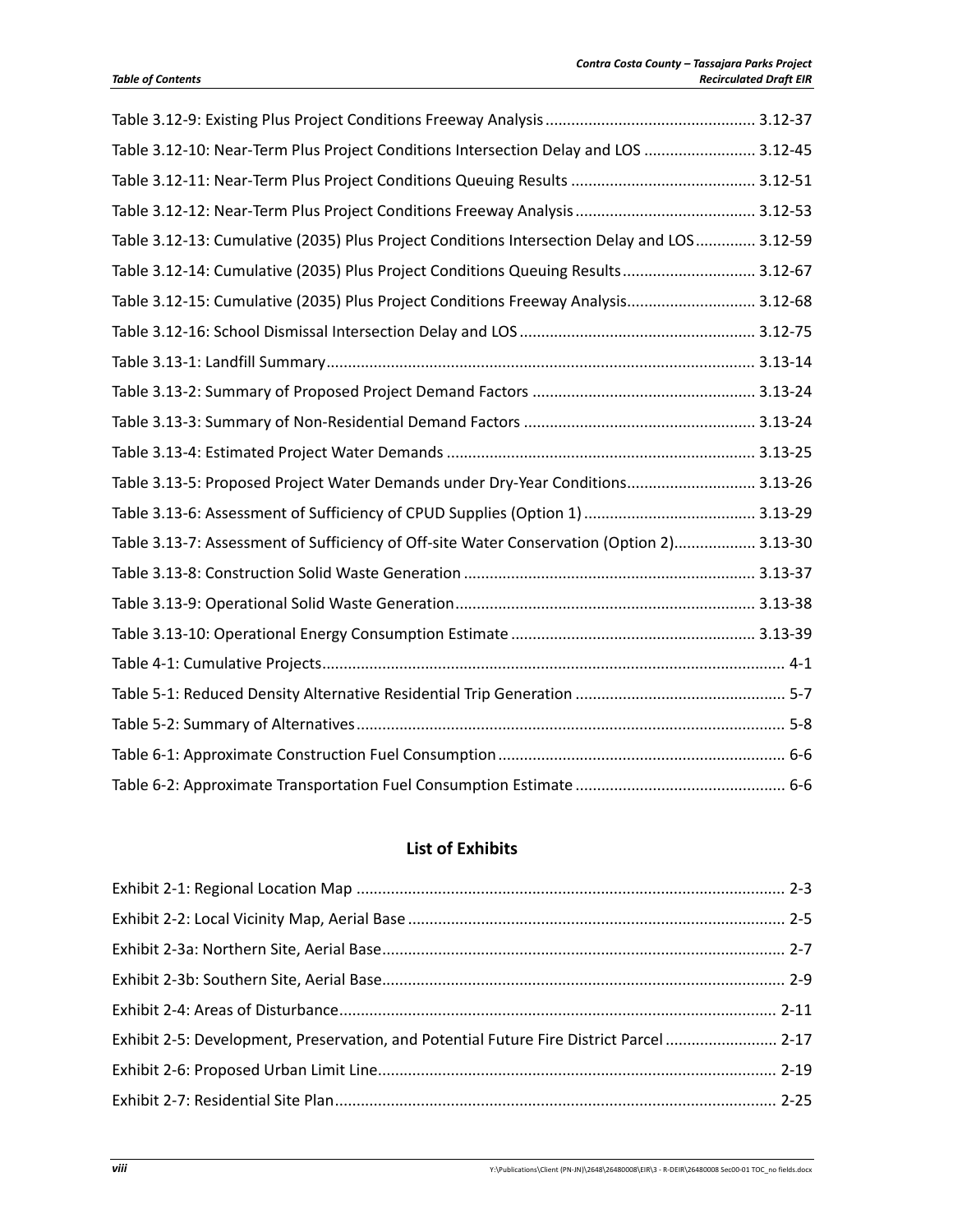| Exhibit 2-12a: Proposed General Plan Land Use Designations, Northern Site  2-43    |  |
|------------------------------------------------------------------------------------|--|
| Exhibit 2-12b: Proposed General Plan Land Use Designations, Southern Site 2-45     |  |
|                                                                                    |  |
|                                                                                    |  |
|                                                                                    |  |
|                                                                                    |  |
| Exhibit 3.1-2: Visual Simulation-From Proposed Trail Looking Southwest3.1-9        |  |
| Exhibit 3.1-3: Visual Simulation-From Camino Tassajara Looking Northwest 3.1-11    |  |
| Exhibit 3.1-4: Visual Simulation-From Camino Tassajara Looking Northeast 3.1-13    |  |
|                                                                                    |  |
|                                                                                    |  |
|                                                                                    |  |
|                                                                                    |  |
|                                                                                    |  |
|                                                                                    |  |
| Exhibit 3.4-3: Known Records for Special-Status Plant Species-Northern Site 3.4-15 |  |
| Exhibit 3.4-4: Known Records for Special-Status Plant Species-Southern Site 3.4-17 |  |
| Exhibit 3.4-5: Known Records for Special-Status Wildlife Species-Northern and      |  |
| Exhibit 3.4-6: USFWS Designated Critical Habitats in the Project Vicinity 3.4-25   |  |
|                                                                                    |  |
|                                                                                    |  |
|                                                                                    |  |
|                                                                                    |  |
|                                                                                    |  |
|                                                                                    |  |
| Exhibit 3.9-3a: Proposed General Plan Land Use Designations, Northern Site3.9-13   |  |
| Exhibit 3.9-3b: Proposed General Plan Land Use Designations, Southern Site3.9-15   |  |
|                                                                                    |  |
|                                                                                    |  |